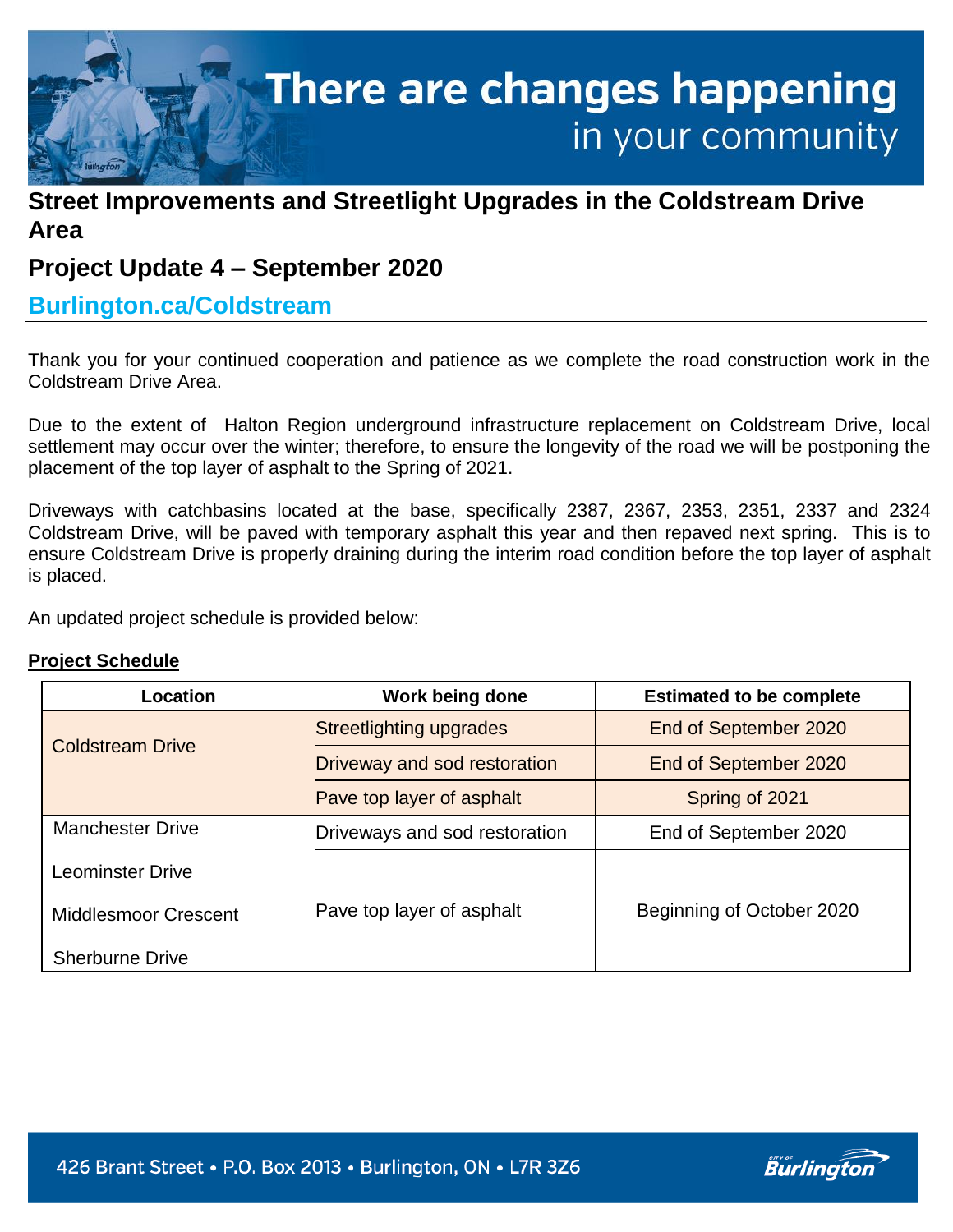

#### **Contacts**

| <b>Inquiry/Concern</b>           | <b>Contact</b>                | <b>Contact Number</b>   |
|----------------------------------|-------------------------------|-------------------------|
| Day-to-day construction          | <b>Mark Sartor</b>            | 905-815-3082            |
| <i>inquiries</i>                 | <b>Construction Inspector</b> |                         |
|                                  | City of Burlington            |                         |
| <b>Watermain inquires</b>        | Rama Garigipati               | 905-825-6000, Ext. 7256 |
|                                  | Project Manager II            |                         |
|                                  | <b>Halton Region</b>          |                         |
| All other construction inquiries | <b>Hasan Rabby</b>            | 905-335-7600, Ext. 7507 |
|                                  | <b>Contract Administrator</b> |                         |
|                                  | City of Burlington            |                         |
| All other construction inquiries | <b>Janine Yaromich</b>        | 905-335-7600, Ext. 7421 |
|                                  | <b>Project Manager</b>        |                         |
|                                  | City of Burlington            |                         |

### **Project Location**